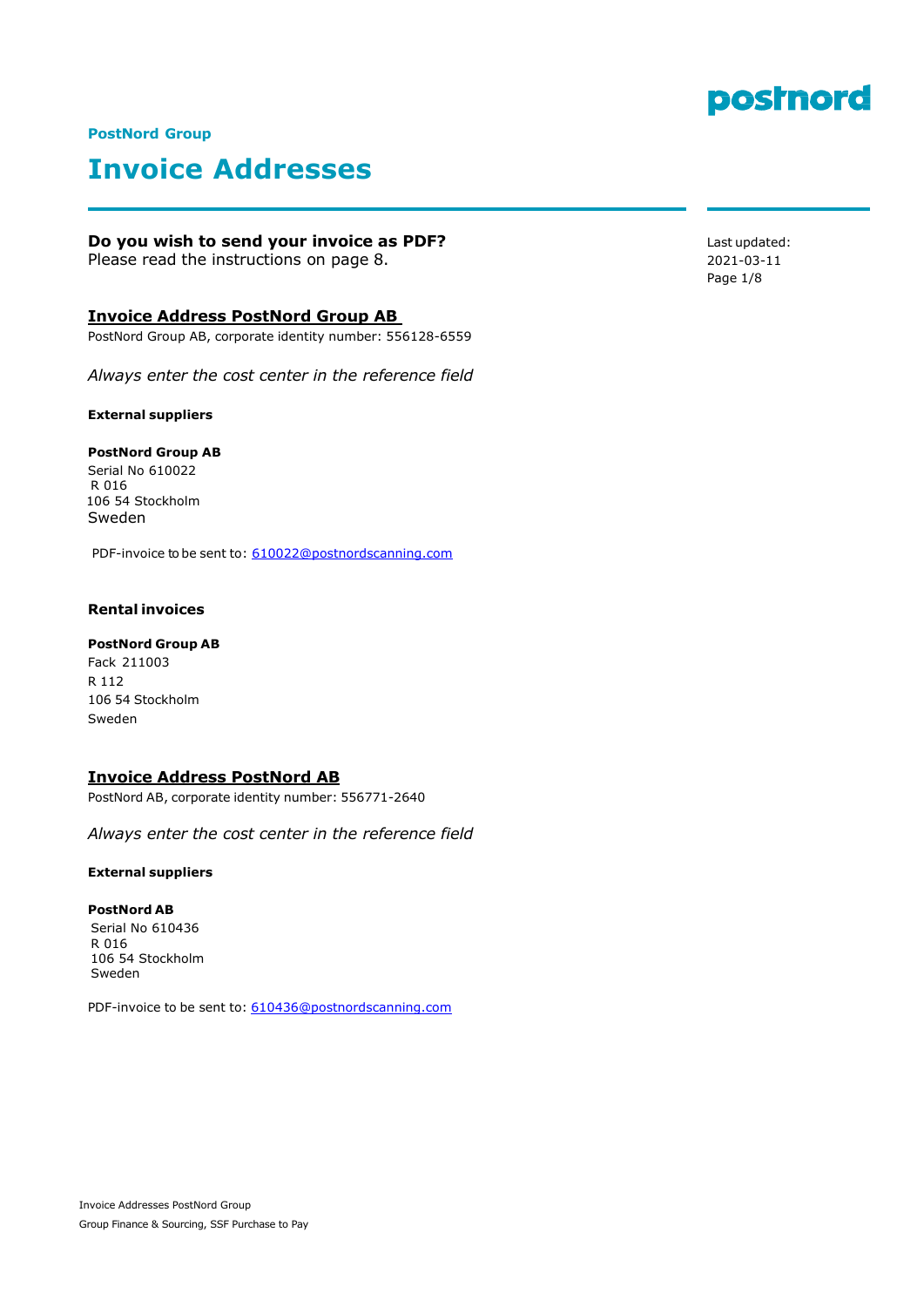

#### **Invoice Address PostNord Sverige AB**

PostNord Sverige AB, corporate identity number: 556711-5695

Always enter the cost center in the reference field **Page 2/8** Page 2/8

#### **External suppliers**

#### **PostNord Sverige AB**

Serial No 610287 R 016 106 54 Stockholm Sweden

PDF-invoice to be sent to: [610287@postnordscanning.com](mailto:610287@postnordscanning.com)

#### **Rental invoices**

### **PostNord Sverige AB**

Fack 211003 R 112 106 54 Stockholm Sweden

#### **Invoice Address PostNord TPL AB**

PostNord TPL AB, corporate identity number 556161-7191

*Always enter the cost center in the reference field*

#### **External suppliers**

#### **PostNord TPL AB**

Serial No 610451 R 016 106 54 Stockholm Sweden

PDF-invoice to be sent to: [610451@postnordscanning.com](mailto:610451@postnordscanning.com)

2021-03-11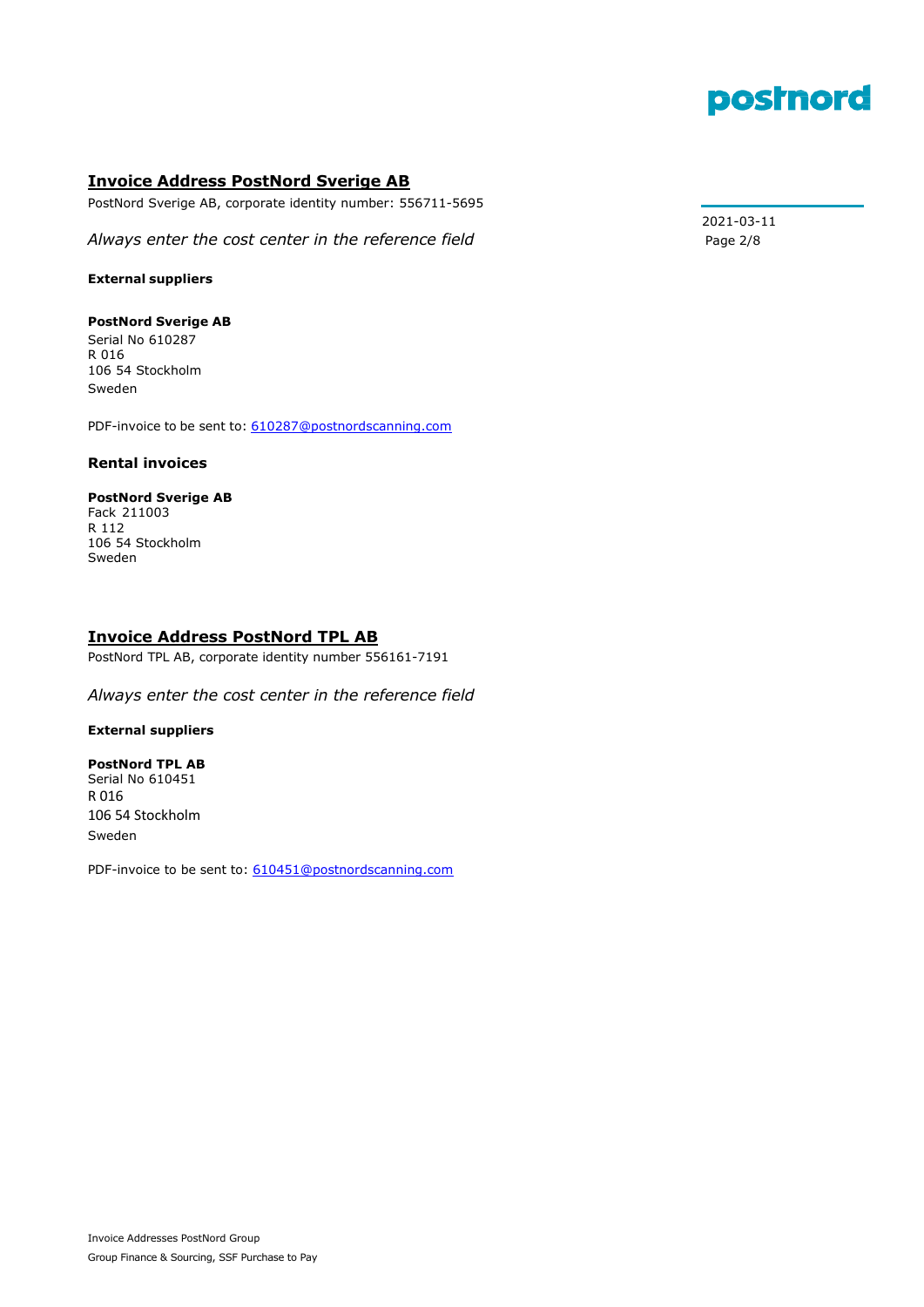# postnord

#### **Invoice Address Posten Leasing AB**

Posten Leasing AB, corporate identity number 556341-0009

#### **External suppliers**

#### **Posten Leasing AB**

Serial No 610402 R 016 106 54 Stockholm Sweden

PDF-invoice to be sent to: [610402@postnordscanning.com](mailto:610402@postnordscanning.com)

#### **Invoice Address Tidningstjänst AB**

Tidningstjänst AB, corporate identity number 556039-7480

#### **External suppliers**

#### **Tidningstjänst AB**

Serial No 610444 R 016 106 54 Stockholm Sweden

PDF-invoice to be sent to: [610444@postnordscanning.com](mailto:610444@postnordscanning.com)

#### **Invoice Address Hallsberg Brevterminal AB**

Hallsberg Brevterminal AB, corporate identity number 556848-8133

#### **Externalsuppliers**

#### **Hallsberg Brevterminal AB**

106 54 Stockholm Sweden

 Serial No 610428 **In the reference field specified:** R 016 Cost center 030179

PDF-invoice to be sent to: [610428@postnordscanning.com](mailto:610428@postnordscanning.com)

2021-03-11<br>Page 3/8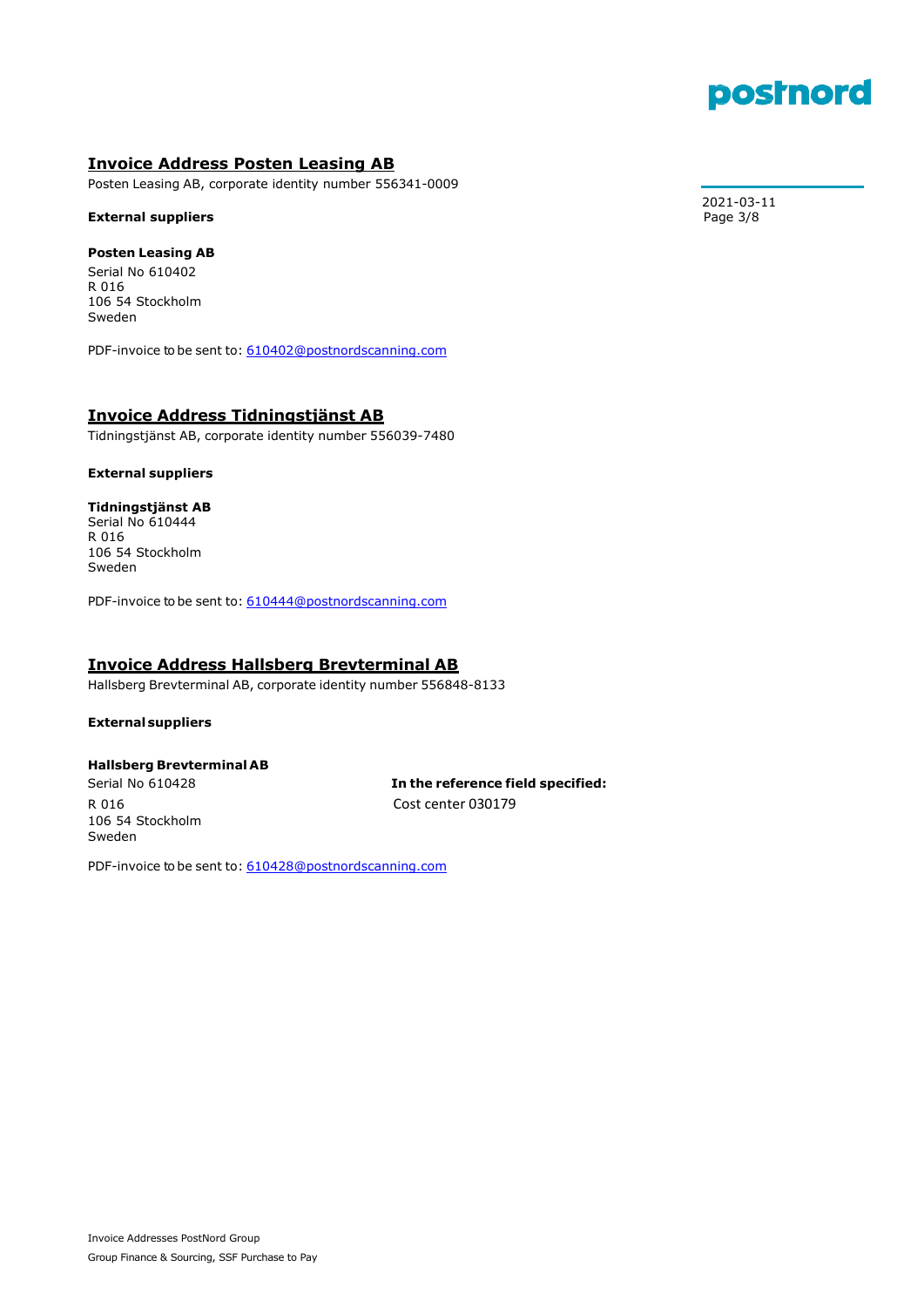

### **Invoice Address Fastighets AB Penelope**

Fastighets AB Penelope, corporate identity number 556517-0544

**External suppliers** Page 4/8

#### **Fastighets AB Penelope**

106 54 Stockholm Sweden

Serial No 610089 **In the reference field specified**: R 016 Cost center 030160

PDF-invoice to be sent to: [610089@postnordscanning.com](mailto:610089@postnordscanning.com)

#### **Invoice Address Nässjöterminalen KB**

Nässjöterminalen KB, corporate identity number 916629-7458

#### **Externalsuppliers**

#### **Nässjöterminalen Kommanditbolag**

106 54 Stockholm Sweden

Serial No 610394 **In the reference field specified:** R 016 Cost center 030161

PDF-invoice to be sent to: [610394@postnordscanning.com](mailto:610394@postnordscanning.com)

#### **Invoice Address Rosersberg Brevterminal AB**

Rosersberg Brevterminal AB, corporate identity number 556819-9862

#### **External suppliers**

#### **Rosersberg Brevterminal AB**

106 54 Stockholm Sweden

Serial No 610410 **In the reference field specified**: R 016 Cost center 030176

PDF-invoice to be sent to: [610410@postnordscanning.com](mailto:610410@postnordscanning.com)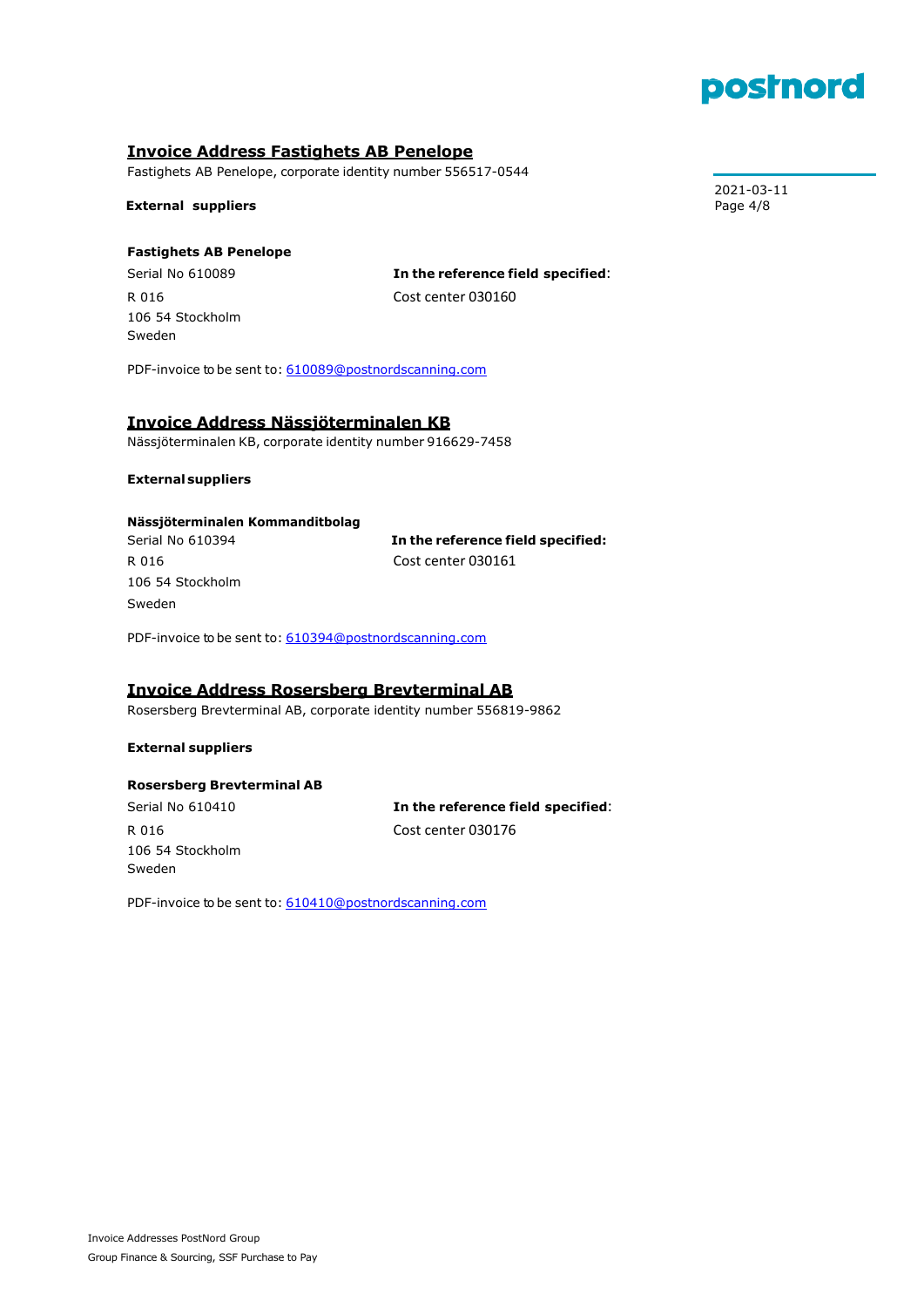

### **Invoice Address Post Denmark A/S**

Post Danmark A/S, corporate identity number: 26663903

#### **Invoices to Post Danmark A/S** Page 5/8

#### **Post Danmark A/S**

Postboks 899 7007 Fredericia Denmark

PDF-invoice to be sent to: [postdklev@datascanning.dk](mailto:postdklev@datascanning.dk) EAN number: 5790001498900

#### **Rental invoices**

#### **PostNord Real Estate**

Hedegaardsvej 88 2300 København S Denmark

### **Invoice Addresses PostNord Logistics TPL A/S**

PostNord Logistics TPL A/S, corporate identity number: 26115396

### **PostNord Logistics TPL A/S** Postboks 76

2630 Taastrup Denmark

PDF-invoice to be sent to: [scan@servio.dk](mailto:scan@servio.dk)

2021-03-11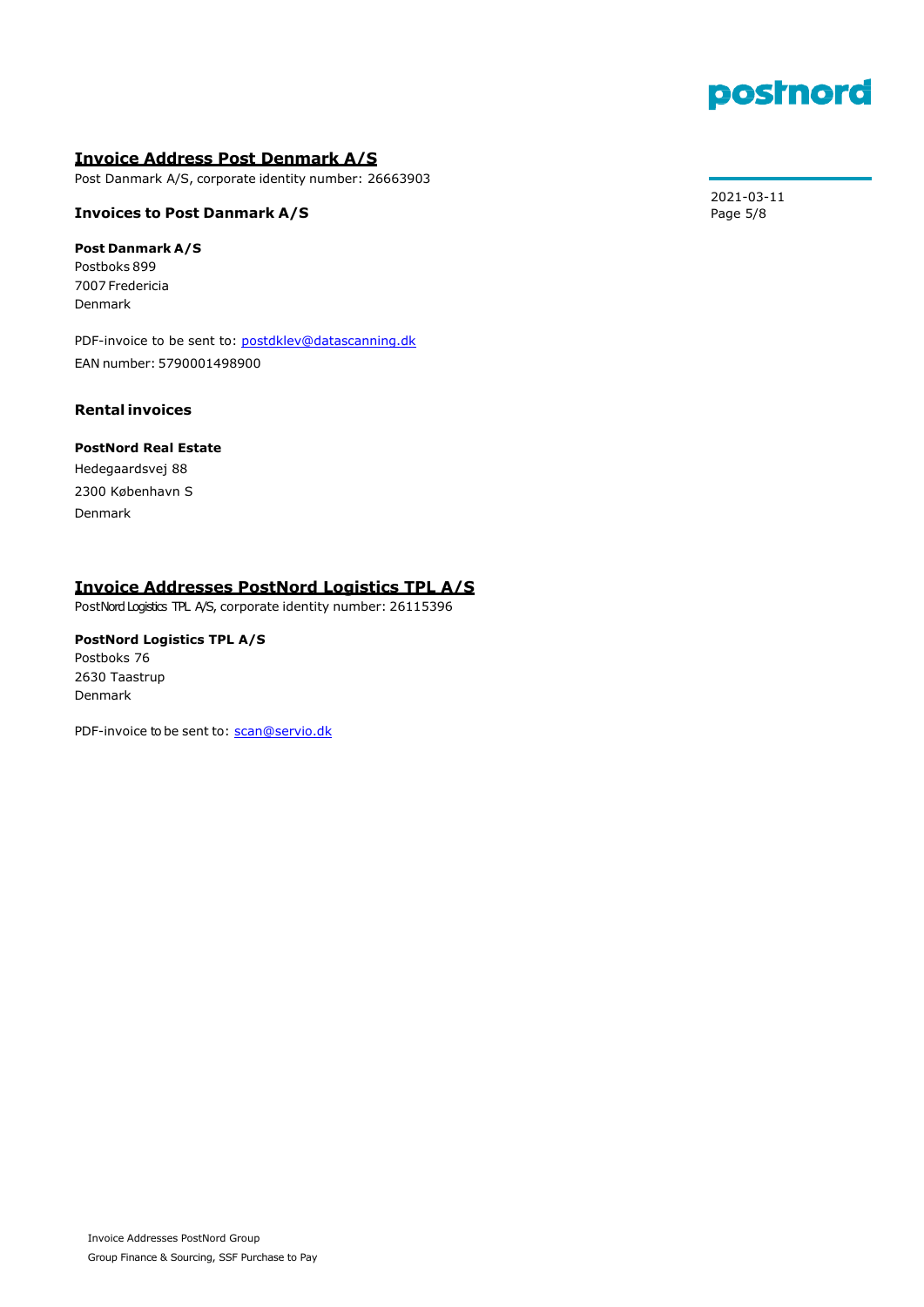# postnord

#### **Invoice Addresses Post Fleet Management A/S**

Post Fleet Management A/S, corporate identity number: 79203114

#### **Post Fleet Management A/S** Page 6/8

PDF-invoice to be sent to: [f658@datascanning.dk](mailto:f658@datascanning.dk)

2021-03-11

#### **Invoice Addresses PostNord Logistics A/S**

PostNord Logistics A/S, corporate identity number: 20148586

Hedegaardsvej 88 2300 København S Denmark

**PostNord Logistics A/S In the reference field specified**: c/o Shared Service Finance, D2 Cost center and reference person

PDF-invoice to be sent to: [F054@datascanning.dk](mailto:F054@datascanning.dk)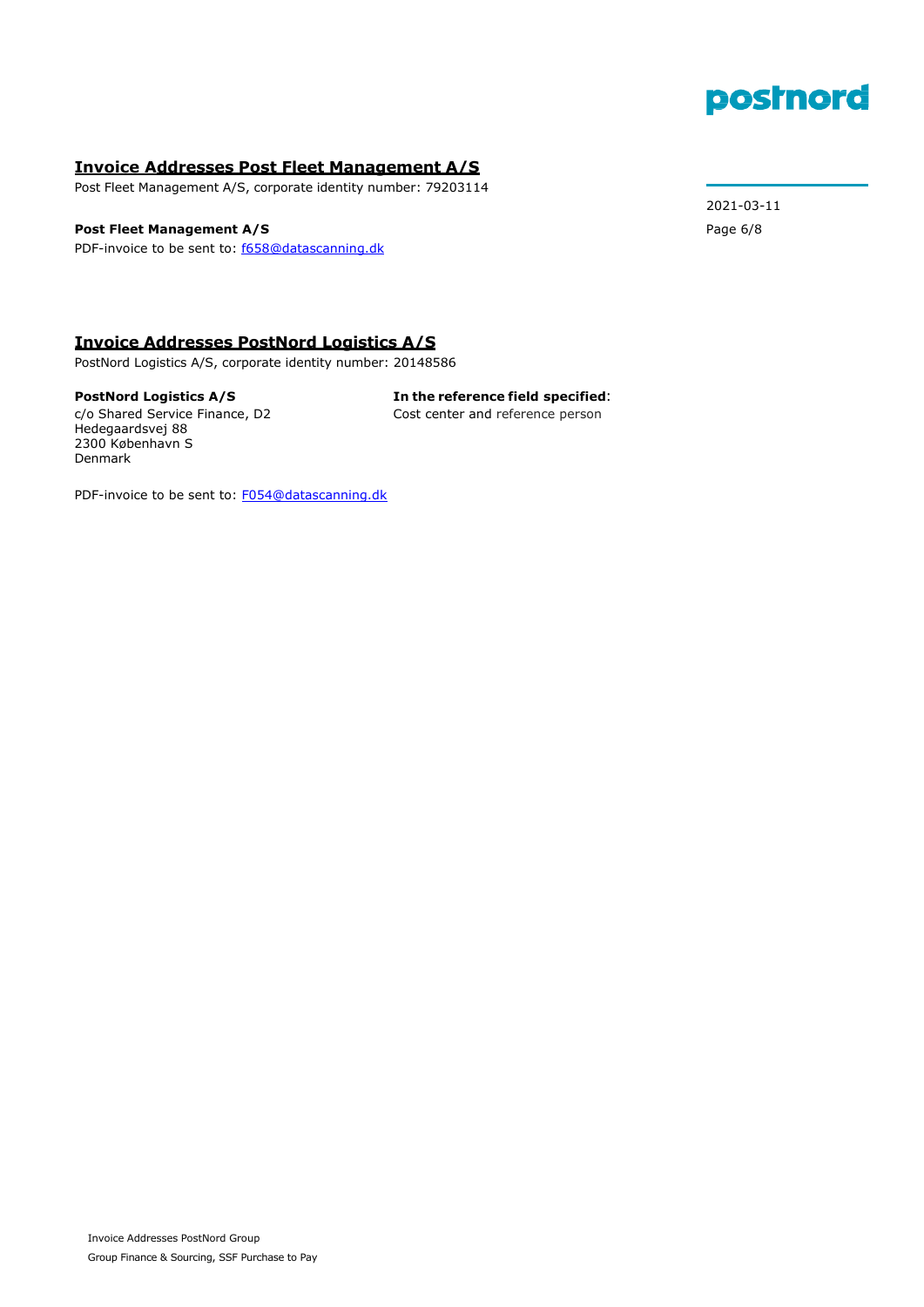# postnord

2021-03-11

#### **Invoice Addresses PostNord Strålfors**

341 84 Ljungby Sweden

 Page 7/8 **PostNord Strålfors AB Corporate identity number 556102-9843** 

PDF-invoice to be sent to: [invoice.sweden@stralfors.se](mailto:invoice.group@stralfors.dk)

**PostNord Strålfors A/S** Corporate identity number 10068657

Hedegaardsvej 88 2300 København S Danmark PDF-invoice to be sent to: [invoice@stralfors.dk](mailto:invoice@stralfors.dk)

## Postilokero 260 01511 VANTAA

Finland

**PostNord Strålfors Oy Corporate identity number 0115061-7** 

PDF-invoice to be sent to: [invoice@stralfors.fi](mailto:invoice@stralfors.fi)

Haraldrudveien 11 0581 OSLO Norway

PostNord Strålfors AS **Corporate identity number 944997431** 

PDF-invoice to be sent to: [OPTOfaktura@stralfors.no](mailto:OPTOfaktura@stralfors.no)